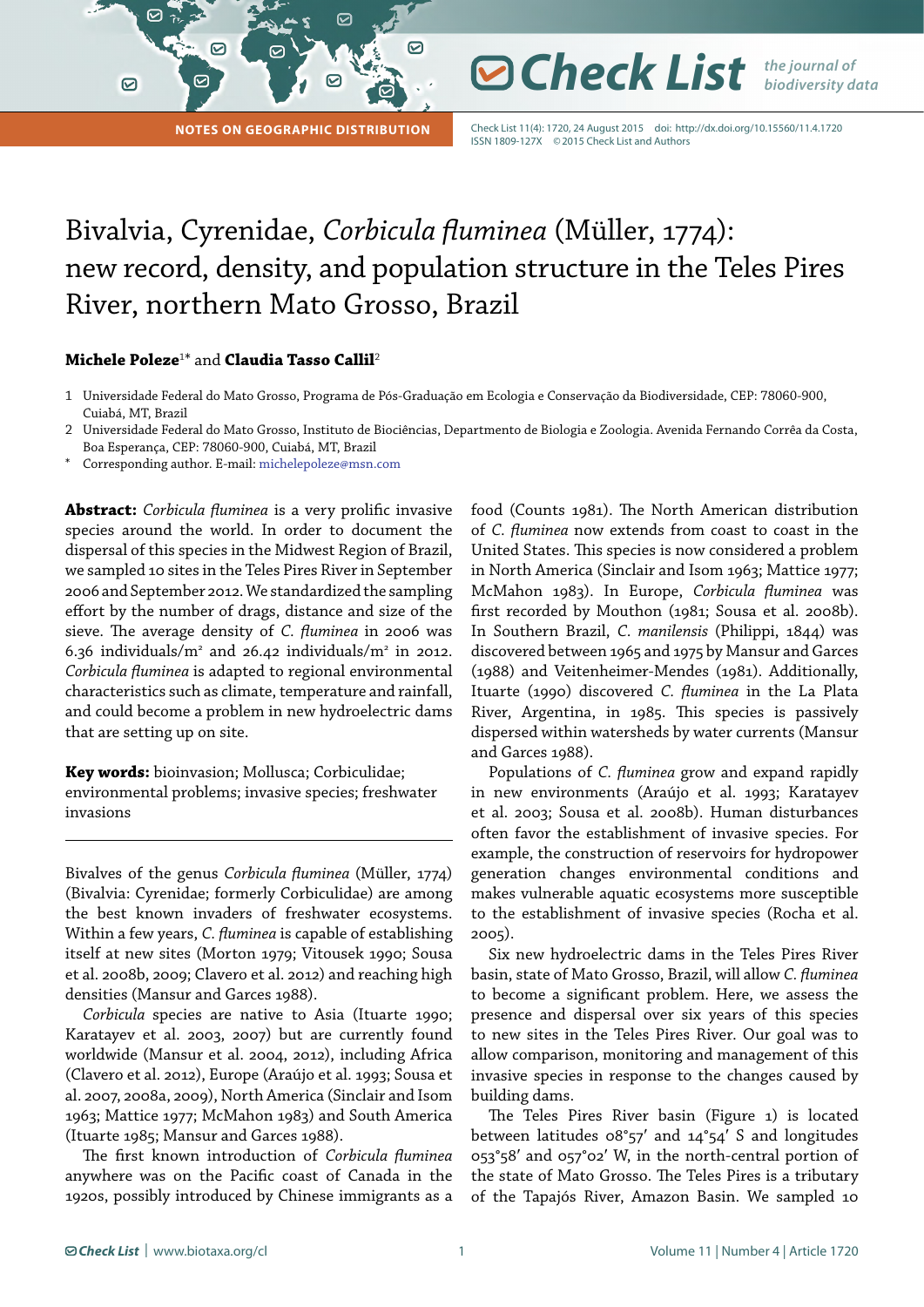

**Figure 1**. The study area, showing sampling sites grouped by region. Sites 1, 2, 3 and 4, region 1. Sites 5, 6, 7 and 8, region 2. Region 3, sites 9, and 10.

sites along the Teles Pires River in September 2006 and September 2012. We standardized the sampling effort by the number of hauls (50), distance (1 m) and sieve size (60 cm radius). After collection, specimens were transported to the laboratory where we measured the biometrics. We used a simple linear regression to assess the density of *C. fluminea* at 10 sites for both years. All specimens sampled were deposited in the Collection of Mollusks of the Federal University of Mato Grosso under the following records: CIAMT-MOL509, CIAMT-MOL 510, CIAMT-MOL 511, CIAMT-MOL 512, CIAMT-MOL 513, CIAMT-MOL 516, CIAMT-MOL 517, CIAMT-MOL 518 and CIAMT-MOL 519.

In 2006, *C. fluminea* was present in seven of the 10 sampled sites; 954 individuals were collected. The mean population density was 6.36 individuals/m<sup>2</sup> (range: 0.80–36.27 individuals/m2 ). In 2012, 3,733 individuals were collected at the same 10 sites, *C. fluminea* was

**Table 1.** Population densities of *Corbicula fluminea* in the Teles Pires River, Mato Grosso, Brazil, on collection sites between 2006 and 2012.

|              |                           | <b>Densities</b> |        |
|--------------|---------------------------|------------------|--------|
| <b>Sites</b> | <b>Coordinates</b>        | 2006             | 2012   |
| 01           | 12°37'37" S, 055°47'36" W | 0.00             | 10.40  |
| 02           | 12°36'53" S, 055°47'44" W | 0.80             | 0.78   |
| 03           | 12°36'34" S, 055°47'23" W | 0.00             | 4.10   |
| 04           | 12°35'55" S, 055°47'17" W | 1.34             | 24.98  |
| 05           | 11°54'50" S, 055°40'35" W | 1.74             | 0.64   |
| 06           | 11°53'51" S, 055°39'29" W | 13.54            | 2.83   |
| 07           | 11°53'41" S, 055°39'29" W | 8.07             | 0.35   |
| 08           | 11°50'21" S, 055°40'30" W | 36.27            | 217.13 |
| 09           | 11°24'36" S, 055°31'11"W  | 1.87             | 2.62   |
| 10           | 11°08'03" S, 055°21'58" W | 0.00             | 0.35   |
| Mean         |                           | 6.36             | 26.42  |

still present in all sites. The mean density was 26.42 individuals/m2 (range: from 0.35–217.13 individuals/m2 ) (Table 1).

Between 2006 and 2012 the total density of *C. fluminea* increased at six of our 10 sites. Compared to other regions of Brazil (Table 2), the population density in the Teles Pires River is relatively low. However, an increase of in the number of individuals and sites as well as densities within some sites for *C. fluminea* was confirmed. We recognize the possibility that this species is becoming a pest. In the South Region of Brazil, density studies reported that within a few years of colonization, the population of *C. fluminea* reached 5,000 individuals/ m2 (Mansur and Garces 1988).

We found that between 2006 and 2012 the total density of *C. fluminea* increased, and that among the 10 sites, six had higher densities. However, at three of our sites on the middle stretch of river, as well as one other upstream site, there was a small decrease in population densities at these sites. Although several factors, determined by differences in geography, can influence the density of *C. fluminea*, the most important factor is the time that introduction of the species occurred. Based on an analysis of biometric structure of the population and the dates of first records, Beasley et al. (2003) suggested that in the state of Pará *C. fluminea* was an introduced between 1997 and 1998. Callil and Mansur (2002) estimated the species' arrival in the Pantanal Matogrosense Cuiabá River between 1996 and 1997. These dates are close to our estimated year of introduction of *C. fluminea* to the Teles Pires River, between 1998 and 2001, based on the biometric analysis of shells collected in 2006 and following the shell growth patterns established by Cataldo and Boltovskoy (1998), Cataldo et al. (2001), and Callil and Mansur (2002). Despite of the similarities at the time of arrival, the population density may vary due to environmental conditions (Sousa 2008a); the portion of Teles Pires River that is part of the Amazon basin is an altogether different environment compared to the wetlands in the basins of Paraguay and La Plata rivers.

In 2006, the length of the smallest individual collected measured 2.50 mm and the largest 30.43 mm, with a mean value of  $18.61 \pm 7.02$  mm. Specimens from 2012 varied in length from 4.11 to 32.35 mm, with a mean length of  $26.07 \pm 4.63$  mm. Although  $25$ times denser, the population was similarly structured between 2006 and 2012 in the Region 1 with the most frequent length classes about 27.00 mm. Downstream in the Region 2, the population presented a highest frequency of individuals at the length class of 20.00 mm in 2006 and 30.00 mm in 2012 but 100 times denser. This suggests that *C. fluminea* is well established in both stretches of river, and probably, individuals are drifting downstream. The individuals belonging to the length classes around 5.00 and 7.50 mm occurred in practically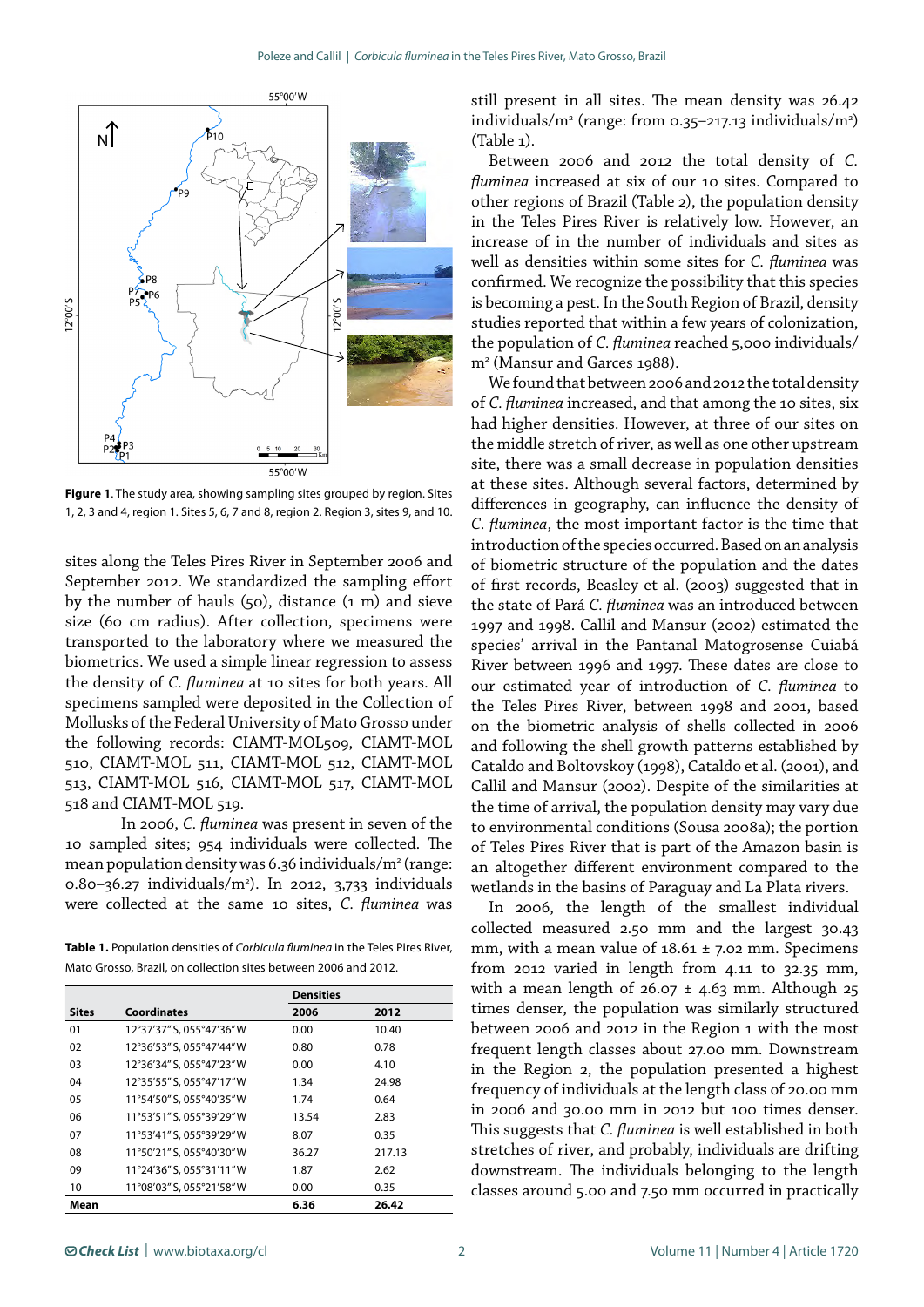

| <b>Site</b>                                | Densities (individuals/m <sup>2</sup> ) | Literature               |
|--------------------------------------------|-----------------------------------------|--------------------------|
| South Atlantic Rio Grande do Sul           | 5,000                                   | Mansur and Garces (1988) |
| Paraguay River basin, state of Mato Grosso | 192                                     | Callil and Mansur (2002) |
| Tietê River basin, São Paulo               | .499                                    | Suriane et al. (2007)    |
| Sapucaí/Grande basin, state of São Paulo   | .282                                    | Vianna and Avelar (2010) |
| Colombia                                   | 100                                     | Aristizabal (2008)       |
| Iberian Peninsula                          | 521 and 1320                            | Sousa et al. (2008b)     |
| Portugal                                   | 11142 ind/m <sup>2</sup>                | Franco et al. (2011)     |
| Lake Constance (Western Europe)            | 2037 ind/ $m2$                          | Werner and Rothaupt 2008 |
|                                            |                                         |                          |











**Figure 2**. Distribution by length classes of *Corbicula fluminea* (Müller, 1774) by river stretch (Region 1 = a, b; Region 2 = c, d; Region 3 = e, f), collected in the Teles Pires River, Mato Grosso, Brazil. 2006 (a, c, e) and 2012 (b, d, f). X-axis = length classes, axis y = frequency of individuals.

14

12

10

8

6

 $\overline{4}$ 

 $\overline{2}$ 

 $\overline{0}$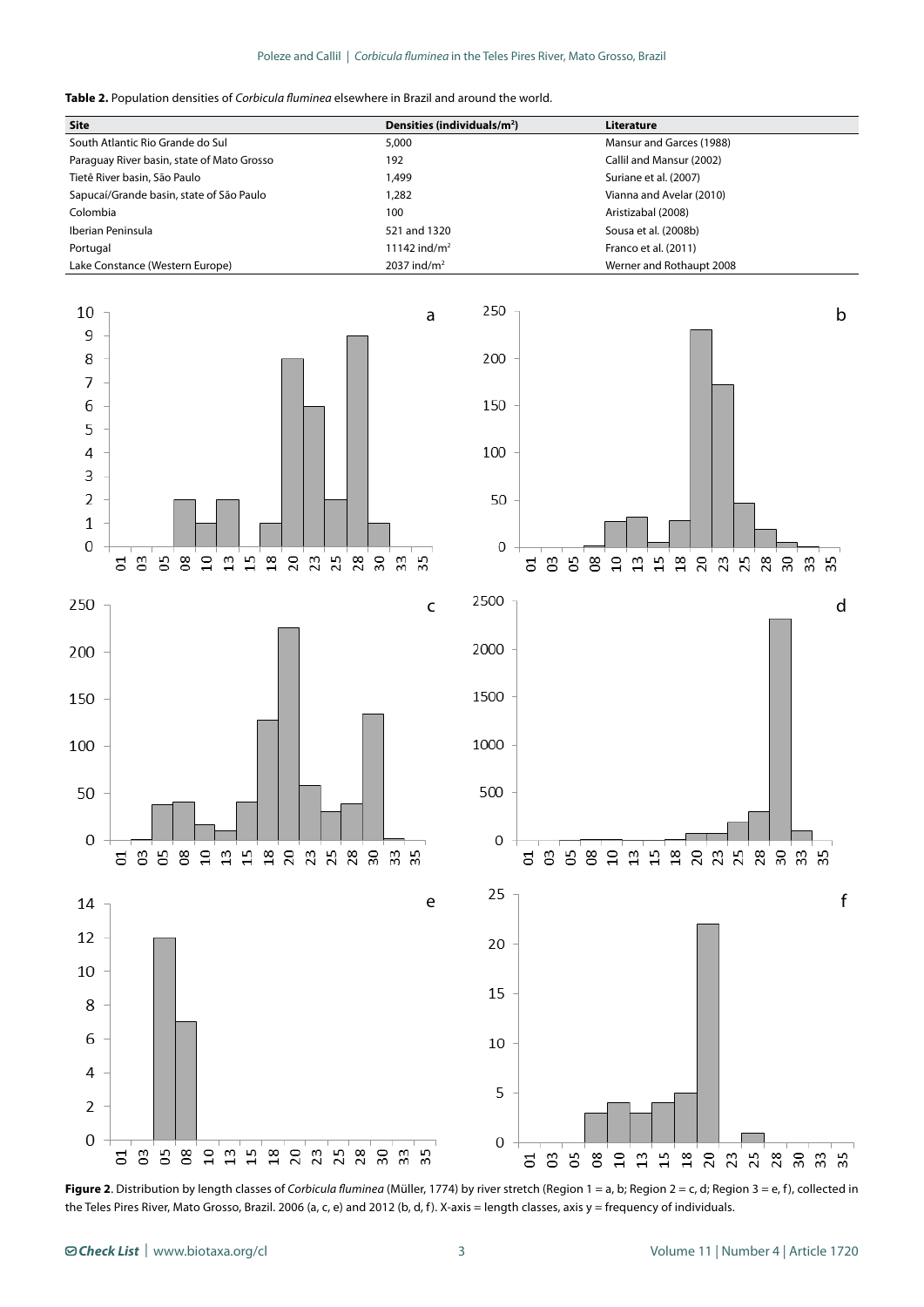all samples. However, in Region 3, despite showing an average increase in shell lengths, 5.0 to 20.0 mm, there was no increase in density (Figures 2a, 2c and 2e). The increase in mean size of individuals and the changes in the distribution of length frequency for the Teles Pires population is comparable to data of the population of *C. fluminea* from Argentina (Cataldo and Boltovskoy 1998) and suggests that the Teles Pires population is healthy and expanding.

The current situation in the Teles Pires River basin is worrying. The hydrological dynamics of the river will undergo changes with the building of hydroelectric dams and reservoirs. The replacement of lotic by lentic environments will drive changes in the structure of aquatic community and allow for the spread not only *C. fluminea*, but also other exotic species such as *Hydrilla verticillata* L.f. Royle and *Limnoperna fortunei* (Dunker, 1857), as are already happening in other reservoirs in the Neotropics (Michelan et al. 2014). The colonization of hydroelectric reservoirs by *C. fluminea* is expedited by the absence of water flow, which allows individuals to more easily settle on the bottom (Simone 2002). No found *C. fluminea* were found during the rainy season. This absence was also observed in the Negro River (Pimpão and Martins 2008); Cuiabá River (Massoli and Callil 2012) and in the Lake Constance (Werner and Rothaupt 2008). The rainwater increases the flow of the rivers and individuals can be carried with the surface sediments, or else, they can bury to protect themselves from strong current. Just as occurred in the Tiete river, (Rocha et al. 2011), damming on the Teles Pires River will provide a refuge for *C. fluminea*, free from the adverse effects of strong currents, contributing to increases of the population in this river.

Based on these results, monitoring of the *C. fluminea* population both during and after the construction of dams on the Teles Pires River should be considered.

## **ACKNOWLEDGEMENTS**

We thank the Coordination of Improvement of Higher Education Personnel (CAPES) for granting the scholarship, the Federal University of Mato Grosso and the Graduate Program in Ecology and Biodiversity Conservation.

## **LITERATURE CITED**

- Araújo, R., D. Moreno and M.A. Ramos. 1993. The Asiatic clam *Corbicula fluminea* (Müller, 1774) (Bivalvia: Corbiculidae) in Europe. American Malacological Bulletin 10(1): 39–49. [http://](http://biodiversitylibrary.org/page/45940522) [biodiversitylibrary.org/page/45940522](http://biodiversitylibrary.org/page/45940522)
- Beasley, C.R., C.H. Tagliaro and W.B. Figueiredo. 2003. The occurrence of the Asian clam *Corbicula fluminea* in the lower Amazon basin. Acta Amazonica 33(2): 317–324. doi: 10.1590/1809-4392200332324
- Callil, C.T. and M.D.C. Mansur. 2002. Corbiculidae in the Pantanal: history of invasion southeast and central South America and biometrical data. Amazoniana 17(1–2): 153–167.
- Cataldo, D. and D. Boltovskoy. 1998. Population dynamics of

*Corbicula fluminea* (Bivalvia) in the Paraná River delta, Argentina. Hydrobiologia 380(1–3): 153–163. doi: [10.1023/A:1003428728693](http://dx.doi.org/10.1023/A:1003428728693)

- Cataldo, D., J.C. Colombo, D. Boltovskoy, C. Bilos and P. Landoniet. 2001. Environmental toxicity assessment in the Paraná River delta (Argentina): simultaneous evaluation of selected pollutants and mortality rates of *Corbicula fluminea* (Bivalvia) early juveniles. Environmental Pollution 112(3): 379–389. doi: 10.1016/S0269-7491(00)00145-7
- Clavero, M., R. Araujo, J. Calzada, M. Delibes, N. Fernández, C. Gutiérrez-Expósito, E. Revilla and J. Román. 2012. The first invasive bivalve in African fresh waters: invasion portrait and management options. Aquatic Conservation Marine and Freshwater Ecosystems 22(2): 277–280. doi: [10.1002/aqc.2231](http://dx.doi.org/10.1002/aqc.2231)
- Counts, C.L., III. 1981. *Corbicula fluminea* (Bivalvia: Sphaeriacea) in British Columbia. The Nautilus 95(1): 12–13. [http://](http://biodiversitylibrary.org/page/8497074) [biodiversitylibrary.org/page/8497074](http://biodiversitylibrary.org/page/8497074)
- Ituarte, C.F. 1985. Growth dynamics in a natural population of *Corbicula fluminea* (Bivalvia, Sphaeriacea) at Punta Atalaya, Rio de La Plata, Argentina. Studies on Neotropical Fauna and Environment 20(1): 217–225. doi: [10.1080/01650528509360693](http://dx.doi.org/10.1080/01650528509360693)
- Ituarte, C.F. 1990. Contribucion al conocimiento de la biologia reproductiva de *Neocorbicula limosa* (Maton) 1809 (Mollusca Pelecypoda). Analises de la Sociedad Cientifica Argentina 214(47): 1–27.
- Karatayev, A.Y., L.E. Burlakova, T. Kesterson and D.K. Padilla. 2003. Dominance of the Asiatic clam, *Corbicula fluminea* (Müller), in the benthic community of a reservoir. Journal of Shellfish Research 22(2): 487–493.
- Karatayev, A.Y., D.K. Padilla, D. Minchin, D. Boltovskoy and L.E. Burlakova 2007. Changes in global economies and trade: the potential spread of exotic freshwater bivalves. Biological Invasions 9(1): 161–180. doi: [10.1007/s10530-006-9013-9](http://dx.doi.org/10.1007/s10530-006-9013-9)
- Mansur, M.C.D., C.T. Callil, F.R. Cardoso and J.A.A. Ibarra. 2004. Uma retrospectiva e mapeamento da invasão de *Corbicula* (Mollusca, Bivalvia, Veneroida, Corbiculidae) oriundas do sudeste Asiático, na América do Sul; pp. 39–58, in: J.S.V. Silva and R.C.C.L Souza (eds.). Águas de Lastro e Bioinvasão. São Paulo: Editora Interciência.
- Mansur, M.C.D., C.P. Santos, D. Pereira, I.C.P. Paz, M.L.L. Zurita, M.T.R. Rodriguez, M.V. Nehrke and P.E.A. Bergonci. 2012. Moluscos límnicos invasores no Brasil: biologia, prevenção e controle. Porto Alegre: Redes Editora. 412 pp.
- Mansur, M.C.D. and L.M.M.P. Garces. 1988. Ocorrência e densidade de *Corbicula fluminea* (Mueller,1774) e *Neocorbicula limosa*  (Maton, 1811) na Estação Ecológica do Taim e áreas adjacentes, Rio Grande do Sul, Brasil (Mollusca, Bivalvia, Corbiculidae). Série Zoológica 68(1): 99–115.
- Massoli-Junior, E.V. and C.T. Callil. 2012. Influência da variação fluviométrica na densidade etária e atividade gametogênica de Corbicula fluminea (Bivalvia: Veneroida) em um trecho do Rio Cuiabá, Santo Antônio do Leverger, MT. Cap. 7. Moluscos Límnicos; pp. 206-221, in: Informe sobre as Espécies Exóticas Invasoras de Águas Continentais no Brasil (ed.). Brasília: Ministério do Meio Ambiente.
- Mattice, J.S. 1977. Interactions of *Corbicula* sp. with power plants; in: J.C. Britton (ed.). Proceedings of the First International *Corbicula*  Symposium. Fort Worth: Texas Christian University.
- McMahon, R.F. 1983. Ecology of an invasive pest bivalve, *Corbicula* in Russell-Hunter, W.D. Ecology 6(1): 505–561.
- Michelan, T.S., M.J. Silveira, D. Petsch, G.D. Pinha and S.M. Thomaz. 2014. The invasive aquatic macrophyte *Hydrilla verticillata* facilitates the establishment of the invasive mussel *Limnoperna fortunei* in Neotropical reservoirs. Journal of Limnology 73(3): 1–11. doi: [10.4081/jlimnol.2014.909](http://dx.doi.org/10.4081/jlimnol.2014.909)
- Morton, B. 1979. *Corbicula* in Asia; in: J.C. Britton (ed.). Proceedings